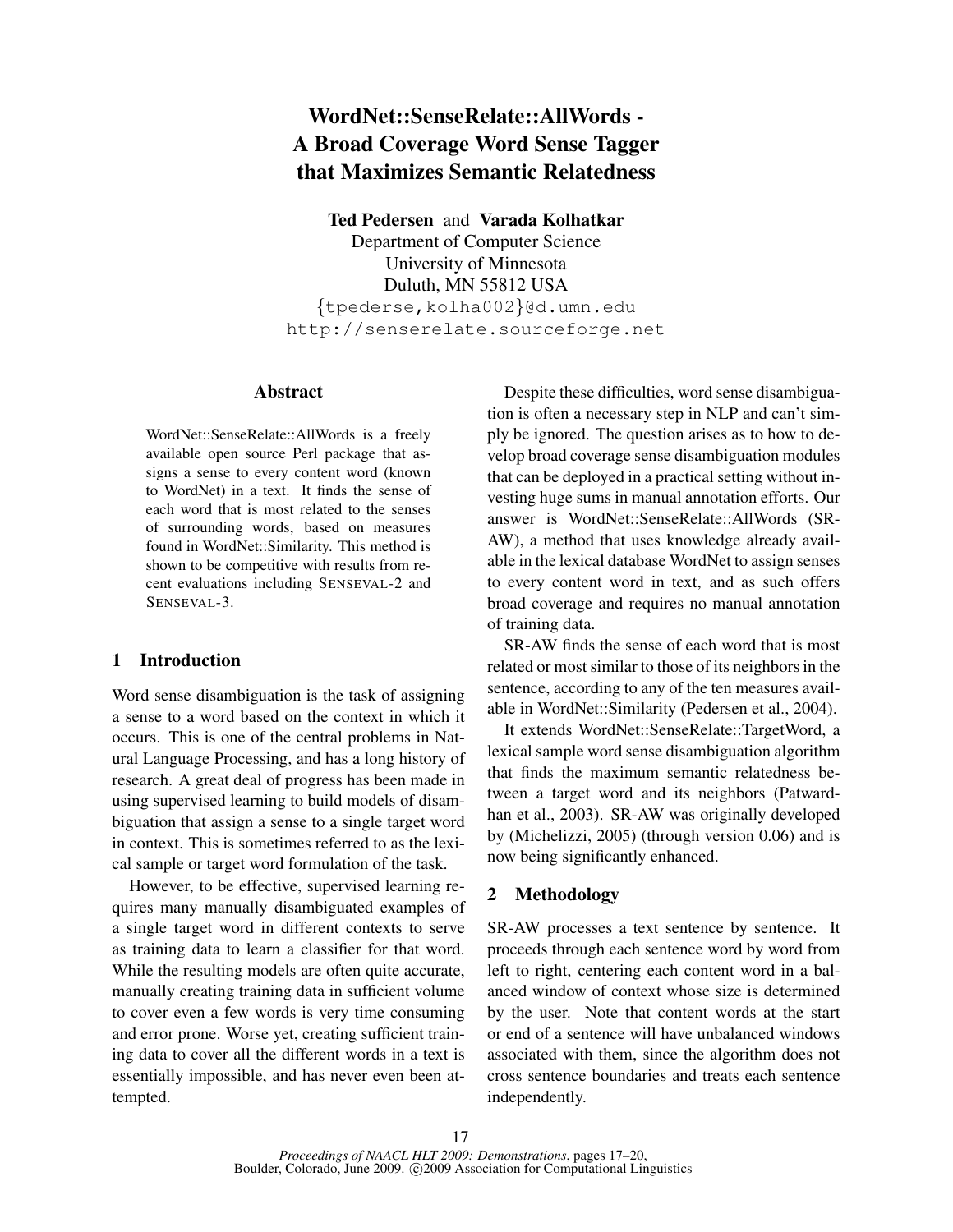All of the possible senses of the word in the center of the window are measured for similarity relative to the possible senses of each of the surrounding words in the window in a pairwise fashion. The sense of the center word that has the highest total when those pairwise scores are summed is considered to be the sense of that word. SR-AW then moves the center of the window to the next content word to the right. The user has the option of fixing the senses of the words that precede it to those that were discovered by SR-AW, or allowing all their senses to be considered in subsequent steps.

WordNet::Similarity<sup>1</sup> offers six similarity measures and four measures of relatedness. Measures of similarity are limited to making noun to noun and verb to verb comparisons, and are based on using the hierarchical information available for nouns and verbs in WordNet. These measures may be based on path lengths (path, wup, lch) or on path lengths augmented with Information Content derived from corpora (res, lin, jcn). The measures of relatedness may make comparisons between words in any part of speech, and are based on finding paths between concepts that are not limited to hierarchical relations (hso), or on using gloss overlaps either for string matching (lesk) or for creating a vector space model (vector and vector-pairs) that are used for measuring relatedness.

The availability of ten different measures that can be used with SR-AW leads to an incredible richness and variety in this approach. In general word sense disambiguation is based on the presumption that words that occur together will have similar or related meanings, so SR-AW allows for a wide range of options in deciding how to assess similarity and relatedness. SR-AW can be viewed as a graph based approach when using the path based measures, where words are assigned the senses that are located most closely together in WordNet. These path based methods can be easily augmented with Information Content in order to allow for finer grained distinctions to be made. It is also possible to lessen the impact of the physical structure of WordNet by using the content of the glosses as the primary source of information.

#### **3 WordNet::SenseRelate::AllWords Usage**

**Input :** The input to SR-AW can either be plain untagged text (raw), or it may be tagged with Penn Treebank part of speech tags (tagged : 47 tags; e.g., run/VBD), or with WordNet part of speech tags (wntagged: 4 tags for noun, verb, adjective, adverb; e.g., run#v). Penn Treebank tags are mapped to WordNet POS tags prior to SR-AW processing, so even though this tag set is very rich, it is used simply to distinguish between the four parts of speech WordNet knows, and identify function words (which are ignored as WordNet only includes open class words). In all cases simple morphological processing as provided by WordNet is utilized to identify the root form of a word in the input text.

Examples of each input format are shown below:

- (raw) : The astronomer married a movie star.
- (tagged) : The/DT astronomer/NN married/VBD a/DT movie star/NN
- (wntagged) : The astronomer#n married#v a movie star#n

If the format is raw, SR-AW will identify Word-Net compounds before processing. These are multiword terms that are usually nouns with just one sense, so their successful identification can significantly improve overall accuracy. If a compound is not identified, then it often becomes impossible to disambiguate. For example, if White House is treated as two separate words, there is no combination of senses that will equal the residence of the US president, where that is the only sense of the compound White House. To illustrate the scope of compounds, of the 155,287 unique strings in Word-Net 3.0, more than 40% (64,331) of them are compounds. If the input is tagged or wntagged, it is assumed that the user has identified compounds by connecting the words that make up a compound with (e.g., white house, movie star).

In the tagged and wntagged formats, the user must identify compounds and also remove punctuation. In the raw format SR-AW will simply ignore punctuation unless it happens to be part of a compound (e.g., adam's apple, john f. kennedy). In all formats the upper/lower case distinction is ignored, and it is

<sup>1</sup> http://wn-similarity.sourceforge.net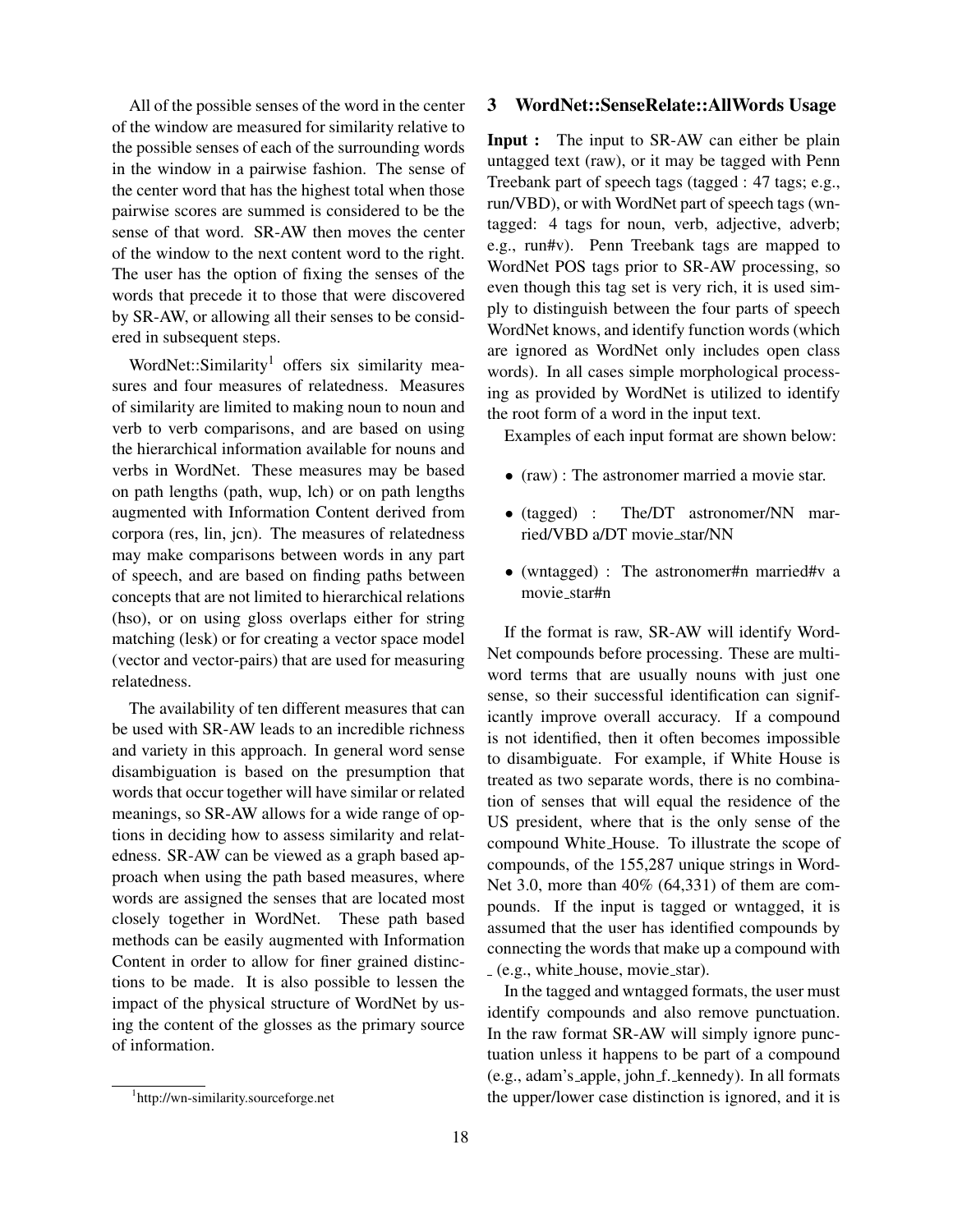assumed that the input is already formatted one line per sentence, one sentence per line.

SR-AW will then check to see if a stoplist has been provided by the user, or if the user would like to use the default stoplist. In general a stoplist is highly recommended, since there are quite a few words in WordNet that have unexpected senses and might be problematic unless they are excluded. For example, *who* has a noun sense of World Health Organization. *A* has seven senses, including angstrom, vitamin A, a nucleotide, a purine, an ampere, the letter, and the blood type. Many numbers have noun senses that define them as cardinal numbers, and some have adjective senses as well.

In the raw format, the stoplist check is done after compounding, because certain compounds include stop words (e.g., us house of representatives). In the wntagged and tagged formats the stoplist check is still performed, but the stoplist must take into account the form of the part of speech tags. However, stoplists are expressed using regular expressions, making it quite convenient to deal with part of speech tags, and also to specify entire classes of terms to be ignored, such as numbers or single character words.

**Disambiguation Options :** The user has a number of options to control the direction of the SR-AW algorithm. These include the very powerful choices regarding the measure of similarity or relatedness that is to be used. There are ten such measures as has been described previously. As was also already mentioned, the user also can choose to fix the senses of words that have already been processed.

In addition to these options, the user can control the size of the window used to determine which words are involved in measuring relatedness or similarity. A window size of N includes the center word, and then extends out to the left and right of the center for  $N/2$  content words, unless it encounters the sentence boundaries. If N is odd then the number of words to the left and right  $(N - 1)/2$ , and if N is even there are  $N/2$  words to the left, and  $(N/2) - 1$ words to the right.

When using a measure of similarity and tagged or wntagged text, it may be desirable to coerce the part of speech of surrounding words to that of the word in the center of the window of context. If this is not done, then any word with a part of speech other than that of the center word will not be included in the calculation of semantic similarity. Coercion is performed by first checking for forms of the word in a different part of speech, and then checking if there are any derivational relations from the word to the part of speech of the center word. Note that in the raw format part of speech coercion is not necessary, since the algorithm will consider all possible parts of speech for each word. If the sense of previous words has already been fixed, then part of speech coercion does not override those fixed assignments.

Finally, the user is able to control several scoring thresholds in the algorithm. The user may specify a context score which indicates a minimum threshold that a sense of the center word should achieve with all the words in the context in order to be selected. If this threshold is not met, no sense is assigned and it may be that the window should be increased.

The pair score is a finer grained threshold that indicates the minimum values that a relatedness score between a sense of the center word and a sense of one of the neighbors must achieve in order to be counted in the overall score of the center word. If this threshold is not met then the pair will contribute 0 to that score. This can be useful for filtering out noise from the scores when set to modest values.

**Output :** The output of SR-AW is the original text with WordNet sense tags assigned. WordNet sense tags are given in WPS form, which means word, part of speech, and sense number. In addition, glosses are displayed for each of the selected senses.

There are also numerous trace options available, which can be combined in order to provide more detailed diagnostic output. This includes displaying the window of context with the center word designated (1), the winning score for each context window (2), the non-zero scores for each sense of the center word (4), the non-zero pairwise scores (8), the zero values for any of the previous trace levels (16), and the traces from the semantic relatedness measures from WordNet::Similarity (32).

#### **4 Experimental Results**

We have evaluated SR-AW using three corpora that have been manually annotated with senses from WordNet. These include the SemCor corpus, and